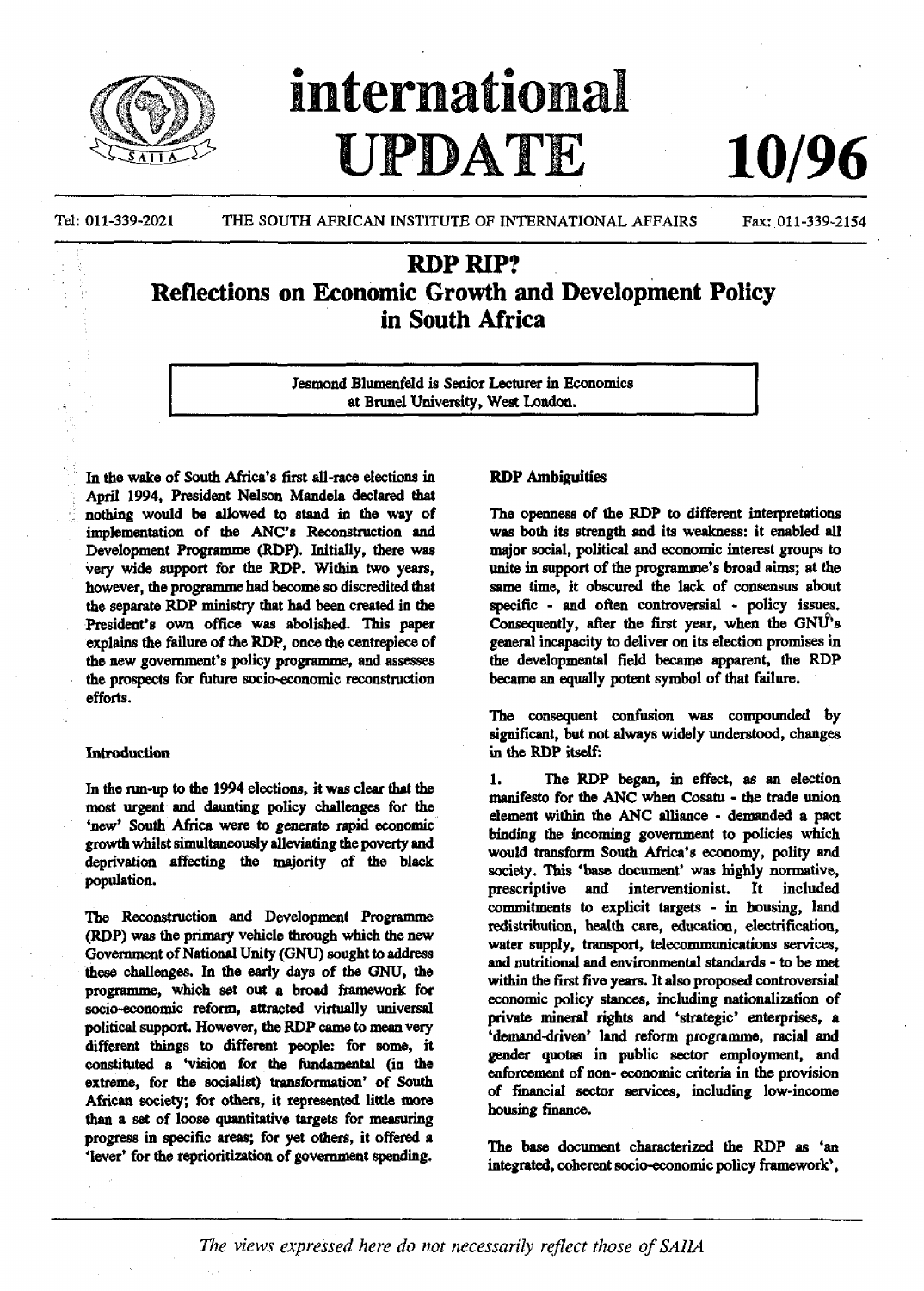stressing the need for consistency between, and sustainability of, the objectives and the means of achieving them. Against the background of a vigorous national debate over the relative policy priorities to be accorded to economic growth versus redistribution of existing income and wealth, it emphasised the interdependence between the twin objectives of reconstruction and development, and sensibly identified infrastructural development in both urban and rural areas as the key to exploiting the linkages.

However, the means by which these outcomes were to be achieved remained unclear. The document also did not attempt any costings, or suggest any priorities (other than the general need to begin to meet basic needs); nor did it acknowledge any serious resource constraints or trade-offs between objectives, or the exigencies of die relatively dire macroeconomic context within which the programme would have to be implemented. Consequently, it was widely criticized as a mere 'wish list' with a disturbing emphasis on state-directed activities, and an ill-disguised suspicion of the market system.

2. A post-election RDP White Paper in November 1994 retained the base document's rhetoric of a 'coherent, integrated transformation programme\*, but was substantially less prescriptive, more technocratic and more 'market-friendly'. Many of the more contentious policy proposals were dropped or moderated, and it was made clear that the RDP was to function strictly within the limits set by 'responsible' monetary and fiscal policies. These policy shifts paralleled the more general shedding of long-held ideological positions in ANC economic policy thinking. Consequently, despite the continuing lack of clarity on priorities, mechanisms, financing and *costs,* and despite its still-equivocal stance on the primacy of economic growth, the White Paper received a relatively favourable response from the business community. The programme was subsequently formally adopted in Parliament as government policy.

Meanwhile, however, the actual implementation of the RDP was generating a number of contradictions and challenges:

**Bureaucratic** structures: An RDP Office was set up within the Office of the State President, under Jay Naidoo - formely Cosatu's General Secretary - as Minister Without Portfolio. From the outset, however, it was unclear whether or not the RDP Office was intended to be a 'super-ministry', auditing the activities of the line departments, or a development planning ministry initiating new 'transformation' projects. Moreover, though Naidoo himself was a 'full' cabinet minister, his most senior official was accorded the status only of a deputy director general. These institutional uncertainties exacerbated the inevitable

'territorial' disputes between the RDP Office and the various line spending ministries, and subsequently led to tensions between Naidoo and other cabinet ministers, particularly over the apportionment of blame for the failures in delivery.

**The RDP Fund:** The first post-election budget established an RDP Fund, with an initial allocation in 1994/95 of R2.5 billion, slated to rise by a similar amount in each succeeding year to an eventual R12.S billion in 1998/99. The Fund - reportedly the brainchild of then Finance Minister, Derek Keys - was specifically directed at initiating a process of change in the selection, implementation, monitoring and evaluation of capital spending projects within the public sector. It was derived from a top-slicing of total government expenditure, *with* the intention of returning the funds to those line departments who submitted approved bids for capital spending projects which accorded with a set of 'key performance indicators' - more accurately, project characteristics - such as the degree of labour intensity and community participation.

The existence of the Fund created further ambiguities about the role and scope of the RDP and the RDP Office and further undermined their political support:

- Although Naidoo had sole signing power over the Fund, projects were approved by a cabinet committee, not by the RDP Office, whilst disbursements were made by the Department of Finance which 'administered' the Fund. This added to the bureaucratic complexities and to uncertainty about the procedures for project approval and the ultimate locus of authority.
	- To 'kick-start' the programme, a number of high-profile 'Presidential Lead Projects' were announced by the President in May 1994. The projects - which included free medical care for pregnant women and children under six; a primary school feeding scheme; the electrification of a further 350,000 homes in the first year; rebuilding of township services; and public works job creation programmes in townships - were to be funded jointly by the RDP Fund and the responsible spending departments. However, some of the projects suffered from lack of supportive infrastructure and - especially in the case of the school-feeding scheme - from large- scale fraud, and this contributed to the image of incapacity to deliver.

Although not strictly part of the RDP Fund, the RDP Office insisted that all foreign aid should be channelled through it in the interests of proper coordination. The result was a huge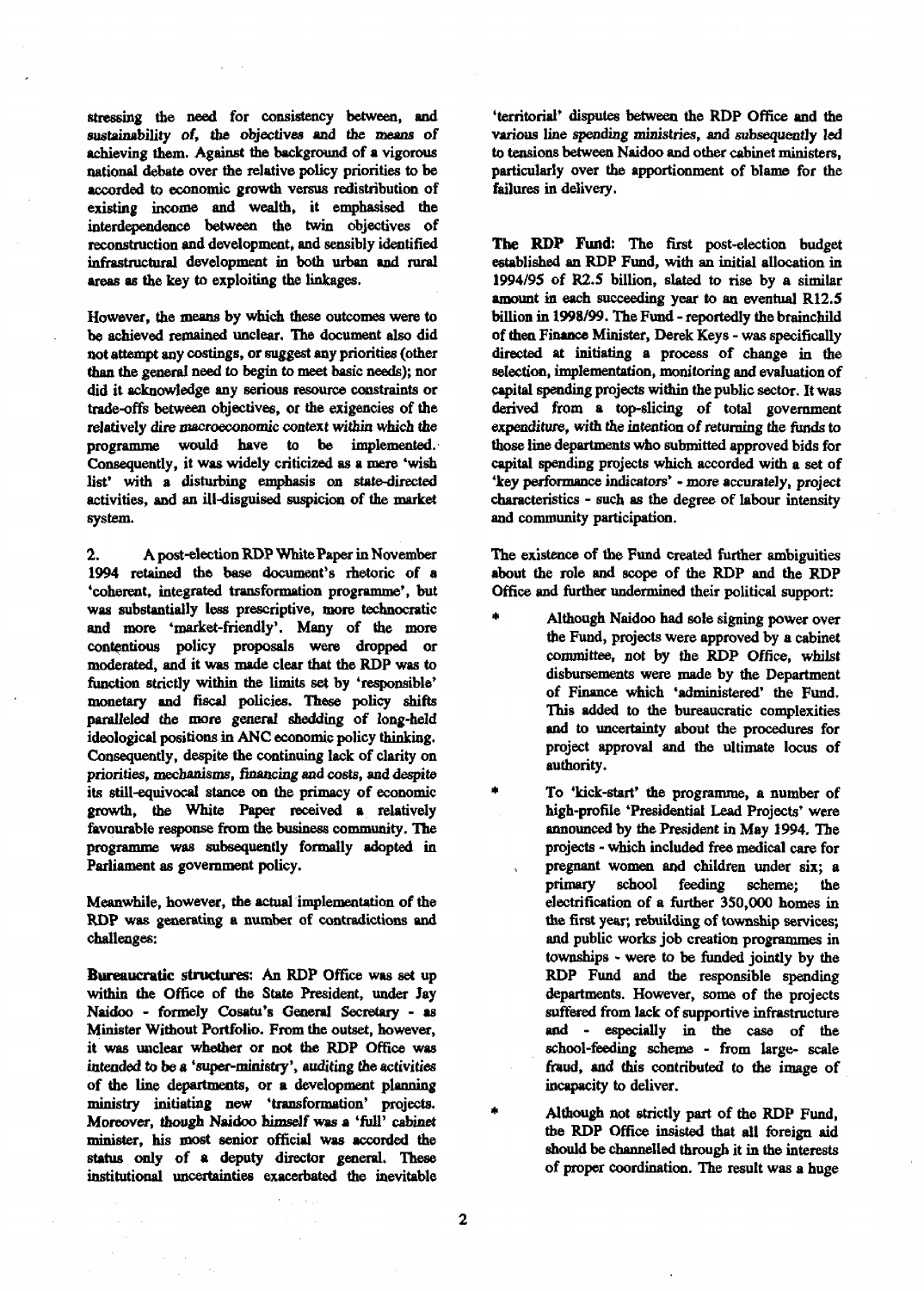**bottleneck which starved many projects of funding and alienated many donors.**

**Many projects funded solely by the line departments, as well as some NGO and private sector projects were labelled 'RDP' even though they had no connection with the Fund or the RDP Office. However, it was also clear that the Fund was always going to be very small relative to total government spending: the R2.5 billion allocated in 1994/95 accounted for less than** *2%* **of total government spending in that year. Consequently, the connection between the RDP as a collection of projects, and the RDP as a 'vision for total societal transformation\*, began to look somewhat tenuous.**

#### **Economic policy issues**

e la

**Beyond all these difficulties, the lack of connection between the RDP and wider economic policy issues was becoming increasingly problematical. For all its commitment to the RDP, the government was unable to explain how it proposed to deal with the inescapable short- term and long-term conflicts between its stated objectives of faster output, export and employment growth, lower budget deficits, lower tax burdens, increased social welfare provision, and reduced income inequalities. Despite the evident weakening of the radical tradition in ANC economic policy thinking, the effect of the apparent political need to keep the radicals on board was to render the RDP largely devoid of explicit analytical and policy content. Notwithstanding the availability of two recent and comprehensive 'home-grown' economic models - the so- called Normative Economic Model formulated by the outgoing government's Central Economic Advisory Service, and the model developed by the Macroeconomic Research Group (MERG) of ANC-inclined economists - none of the (published) RDP documents made any direct reference to them.**

*Thus,* **the RDP offered almost no real clues to the GNU's perceptions of the structural determinants of key variables such as the rate of job creation or of economic growth. This intellectual vacuum helped to render the programme open to numerous different interpretations. In practice, moreover, different ministries - most notably finance and trade and industry - were making and implementing economic policy, if not wholly independently of each other, at least without the benefit of a unifying economic policy vision.**

**In August 1995, in an attempt to resolve these difficulties, a cabinet coordinating committee on economic policy, chaired by Deputy President Thabo Mbeld, was established. Although this was widely**

**interpreted as an attempt to reduce Naidoo's influence, the RDP Office remained centrally involved in the policy-making process, and little progress was made. In February, however, Mbeki announced that an interdepartmental team under his leadership was drawing up a new 'growth and development strategy\* which would aim at achieving a six percent annual GDP growth rate and the creation of up to 500,000 new jobs annually by the turn of the century. The strategy would also finally address 'significant trade-offs, compromises and sacrifices like shifts in budgets, fiscal discipline, gains in productivity, restructuring of the civil service, tariff reform and a transitional period of hard work\*.**

#### **RDP Downgraded**

**Notwithstanding these 'straws in the wind<sup>1</sup> , the abolition of the RDP Office, and the shifting of Jay Naidoo to a quite different portfolio, in the cabinet reshuffle announced at the end of March amounted to a serious - and unexpected - downgrading of the RDP. But these drastic institutional changes do not necessarily imply the end of the RDP itself:**

- **\* The RDP Fund, together with all the associated project planning, monitoring and evaluation functions, has been wholly transferred to the Department of Finance. Though still in the early stages of development, these functions constitute one of the RDP's biggest potential contributions to increased** *efficiency in* **the implementation of public sector capital spending projects in South Africa.**
	- **\* The development planning functions have been transferred to Mbeki's office. This should put an end to the remaining ambitions of (some of) the RDP Office staff for the establishment of a fully-fledged development planning ministry, but the need for effective development planning will remain. In practice, it** *is* **likely that the RDP's emphasis will shift more emphatically to infrastructure development, in** both urban and rural areas, and that - in **conjunction with the Development Bank - a closer partnership will be sought with the private sector in tackling South Africa's vast** infrastructural needs.

The economic policy-making and central **statistical functions also accrue to Mbeki's office. At least in principle, this should clear the way for the adoption of a more growth-oriented economic strategy and should make the coordination of growth, trade, job-creation, and development policy easier to achieve.**